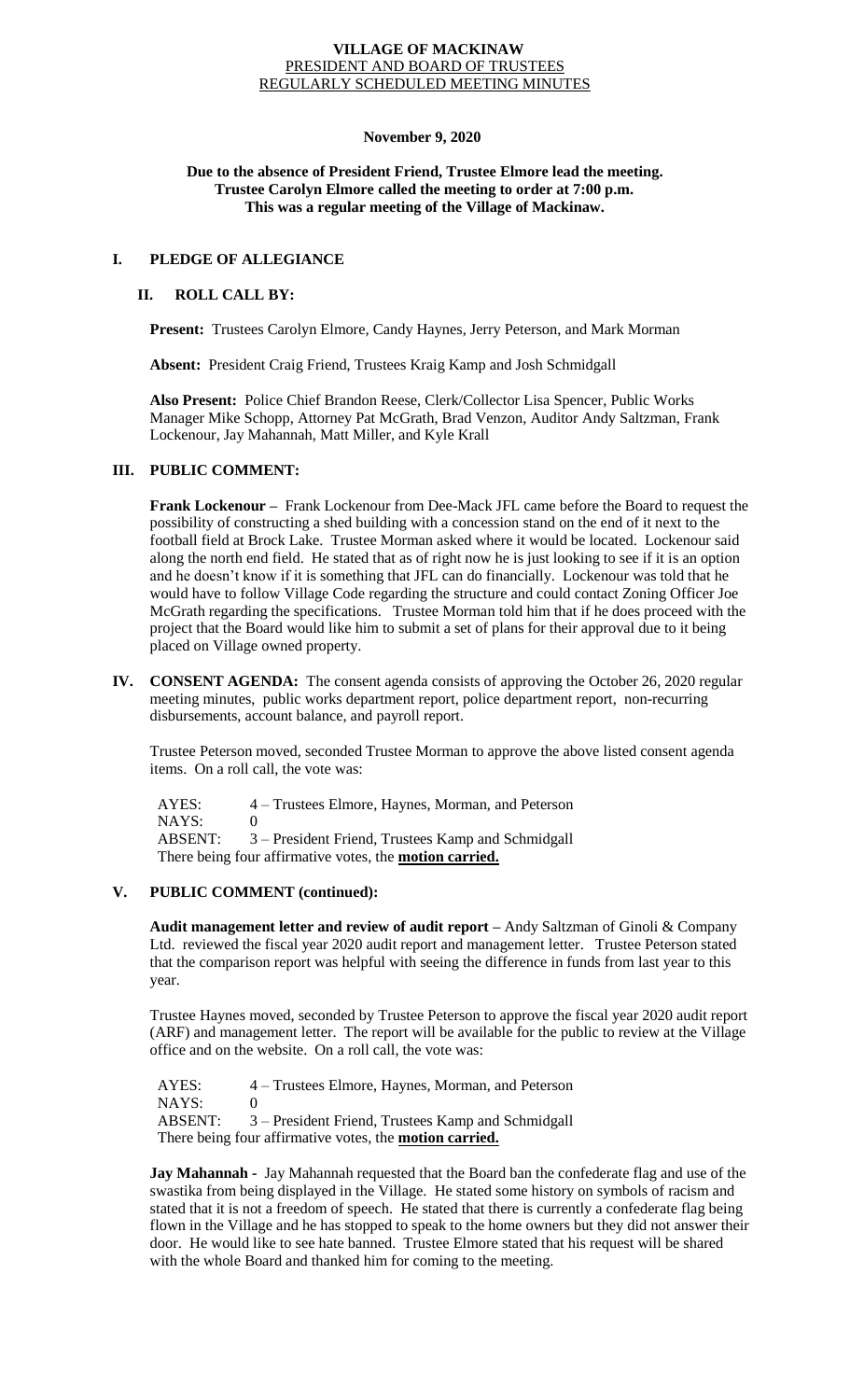# **VI. DEPARTMENT REPORTS:**

**POLICE CHIEF'S REPORT:** Police Chief Brandon Reese reported on the activities of the police department. Reese received on loan a speed trailer from Tazewell County. The trailer is currently placed on Brendalyn Dr. for one week at that point a report will be given to the police stating the speeds and times of vehicles driving by.

**PUBLIC WORKS MANAGER'S REPORT:** Public Works Manager Mike Schopp reported on the actives of the department. The department flushed hydrants which is why the water lost on October's report is higher. Brian Lang and Nate Judy took the state sewer exam on November  $4<sup>th</sup>$ . Schopp is working with Peoria Pump and Armature on repacking the high service pumps.

**Remove all at the community center to allow for more social distancing –** Schopp stated that the removal of the wall can be done by his department. He will review the rental calendar to see when the best time to start the project.

### **CLERK'S REPORT:**

**APPOINT DEPUTY CLERK -** Clerk Spencer announced that she appointed Amanda Nunley to serve as deputy clerk for the Village. The deputy clerk may affix the seal of the municipality and attest documents in the capacity of deputy and those documents have the same effect as if they have been executed by the clerk.

#### **TREASURER'S REPORT:**

**Non-Recurring Bills -** Trustee Peterson moved, seconded Trustee Morman to approve the nonrecurring bills. On a roll call, the vote was:

AYES: 4 – Trustees Elmore, Haynes, Morman, and Peterson NAYS: 0 ABSENT: 3 – President Friend, Trustees Kamp and Schmidgall There being four affirmative votes, the **motion carried.**

**ICRMT liability insurance renewal for 2021 coverage -** Trustee Haynes moved, seconded by Trustee Morman to authorize Clerk Spencer to sign the formal confirmation to renew the Village liability insurance with ICRMT for 2021 coverage at a cost of \$58,830. Coverage includes commercial package, workers compensation, and cyber. On a roll, the vote was:

AYES: 4 – Trustees Elmore, Haynes, Morman, and Peterson NAYS: 0 ABSENT: 3 – President Friend, Trustees Kamp and Schmidgall There being four affirmative votes, the **motion carried.**

#### **VII. PRESIDENT'S REPORT:** none

### **VIII. LOCAL LIQUOR CONTROL COMMISSIONER'S REPORT:**

**Curb side pick-up service for alcohol purchase -** This item was tabled until Attorney Pat McGrath can be present.

**Create new liquor class for grocery stores -** Trustee Elmore moved, seconded by Trustee Peterson to authorize Attorney Pat McGrath to draft new liquor class for grocery stores as an amendment to their current license. On a roll call, the vote was:

 AYES: 4 – Trustees Elmore, Haynes, Morman, and Peterson  $NAYS: 0$  ABSENT: 3 – President Friend, Trustees Kamp and Schmidgall There being four affirmative votes, the **motion carried.**

### **IX. TRUSTEES' REPORT:** none